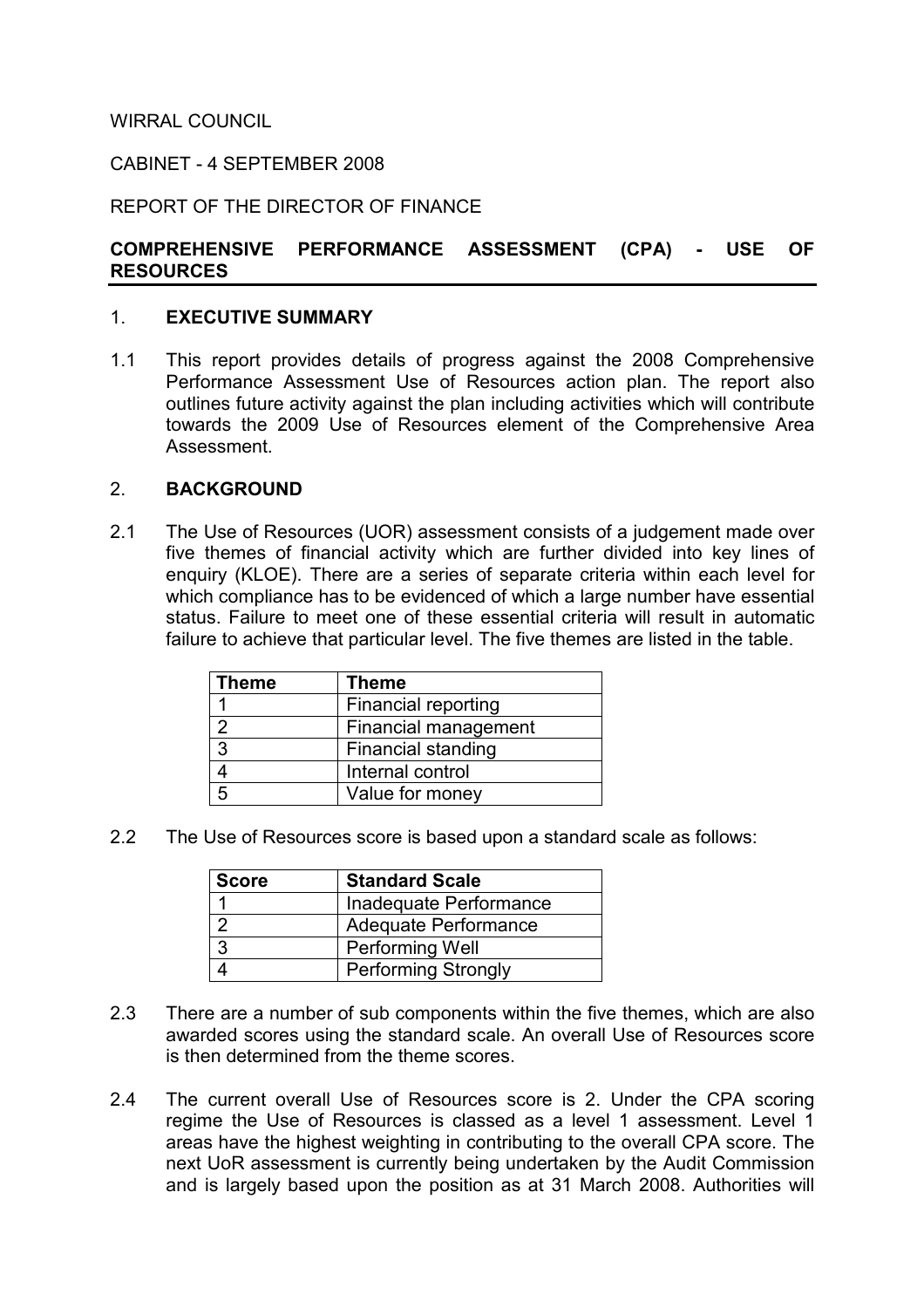receive initial notification of their score from the Audit Commission in December 2008. The results will be published by the Audit Commission in February 2009 following an appeal/review process.

- 2.5 Details of the 2007 UoR assessment, areas for improvement and the new criteria for the 2008 assessment were reported to Cabinet on 7 February 2008. The report also contained an action plan detailing the issues raised by the Audit Commission and proposed actions to deliver improvements.
- 2.6 Cabinet were informed on 26 June 2008 of the new themes and the new key lines of enquiry to be applied for the 2009 Comprehensive Area Assessment (CAA). Further guidance is awaited from the Audit Commission as to the descriptors and requirements within each key line of enquiry. Once this guidance is released the action plan will be revised to fit the new format. The currentaction plan covers areas still to be assessed under the 2008 assessment together with likely requirements for the 2009 assessment. The themes and titles of the 2009 KLOE are shown below:

|    | <b>Managing Finances</b>                              |
|----|-------------------------------------------------------|
| 1  | <b>Planning For Financial Health</b>                  |
| 2  | <b>Understanding Costs and Achieving Efficiencies</b> |
| 3  | <b>Financial Reporting</b>                            |
|    |                                                       |
|    | <b>Governing the Business</b>                         |
| 4  | <b>Commissioning and Procurement</b>                  |
| 5  | Use of Information                                    |
| 6  | <b>Good Governance</b>                                |
| 7  | Risk Management and Internal Control                  |
|    |                                                       |
|    | <b>Managing Resources</b>                             |
| 8  | <b>Natural Resources</b>                              |
| 9  | <b>Strategic Asset Management</b>                     |
| 10 | Workforce (applicable from 2009/10 onwards)           |

2.7 There is likely to be a significant overlap between the old and new Use of Resources KLOES. The new regime however places an increased emphasis on non-financial resources. The most significant change is the separate KLOE dedicated to natural resources. The work undertaken on energy efficiency initiatives and in complying with the aims of the 'Nottingham declaration' amongst other activity will hopefully assist in meeting the requirements of this KLOE.

# 3. RECENT PROGRESS

3.1 Significant further progress has been made since activities against the action plan were last reported to Cabinet on 22 May 2008. Details of the plan and actions are included within Appendix A. The most significant achievements across each key line of enquiry area and a description of the major areas covered in each theme are summarised as follows.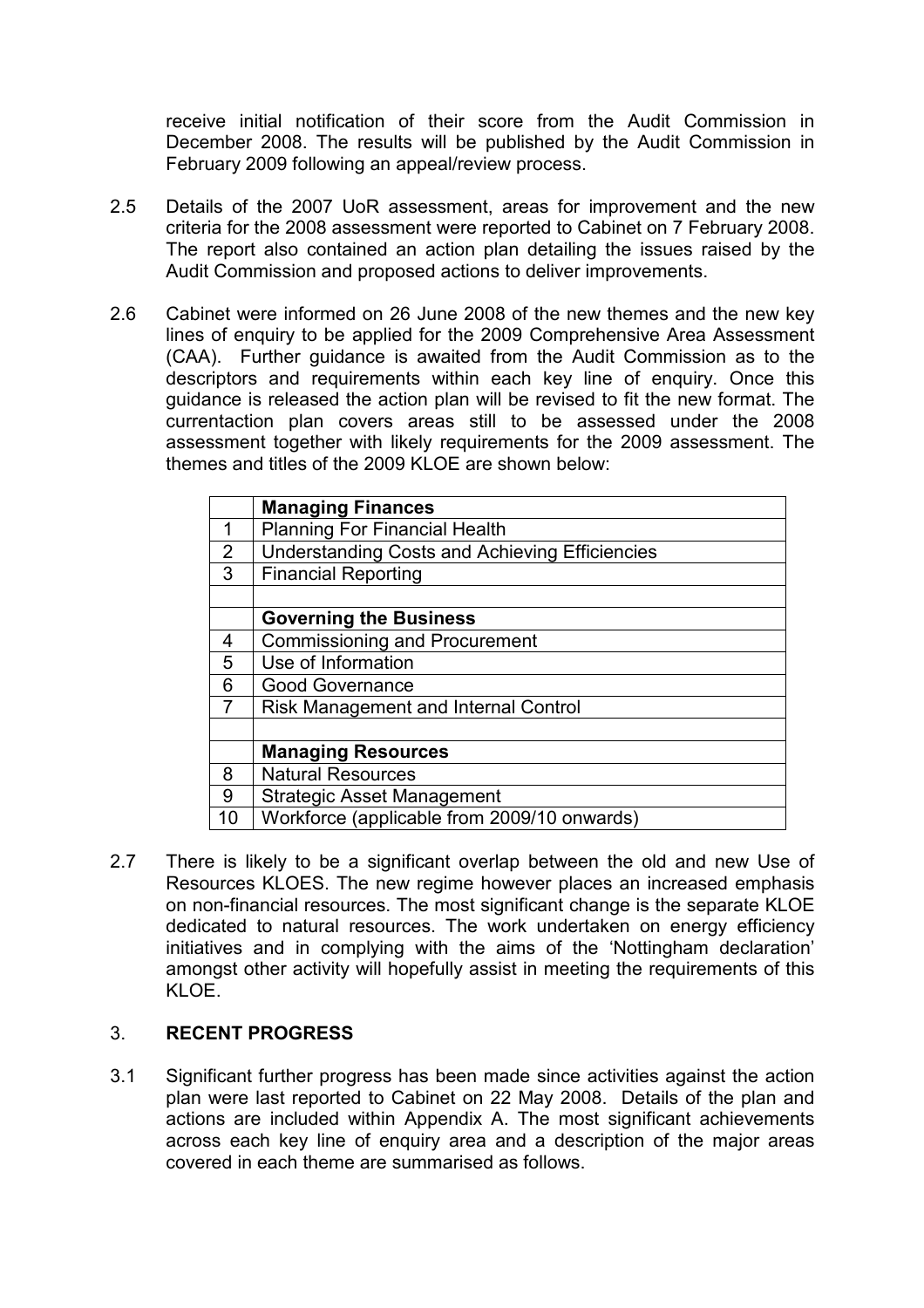## (a) Financial Reporting

This will be assessed in relation to the Statement of Accounts as at 31 March 2008 and the current audit of these statements by the Audit Commission. The audited accounts will be submitted along with the Audit Commission report to the Audit and Risk Management Committee on 30 September 2008. In addition the assessment includes a judgement as to how well the Authority reports its financial information externally. Activities recently undertaken include:

- Annual Statement of Accounts produced, submitted and approved by Audit and Risk Management Committee on 30 June 2008
- Statement of Accounts published on internet site
- Submission to Audit Commission of supporting working papers to the Statement of Accounts and on-going assistance in audit process
- Production of summary Statement of Accounts leaflet for distribution to all Members and at customer information points and on the internet
- Revenue, capital outturns and balances, reserves and provisions position reported to Cabinet on 26 June 2008
- (b) Financial Management

 This incorporates the Corporate Plan and Medium Term Financial Strategy, performance against budgets and the management of the Authority asset base. Additional detail has been built into the plan following the report on Property Performance Management submitted to Cabinet on 13 March 2008. Recent activity undertaken includes:

- Series of strategies and plans reported to Cabinet on 23 July 2008:-
	- Medium Term Financial Strategy
	- Capital Strategy
	- Capital Investment Programme Guidance
	- Asset Management Plan 2008-2011
	- Risk Management Strategy
	- Customer Access Strategy
	- People Strategy
	- Information and Communication Technologies Strategy
	- Change Programme
- New LAA commenced with revised financial arrangements in place
- Revised arrangements for asset management introduced. New department with Chief Officer and Head of Asset Management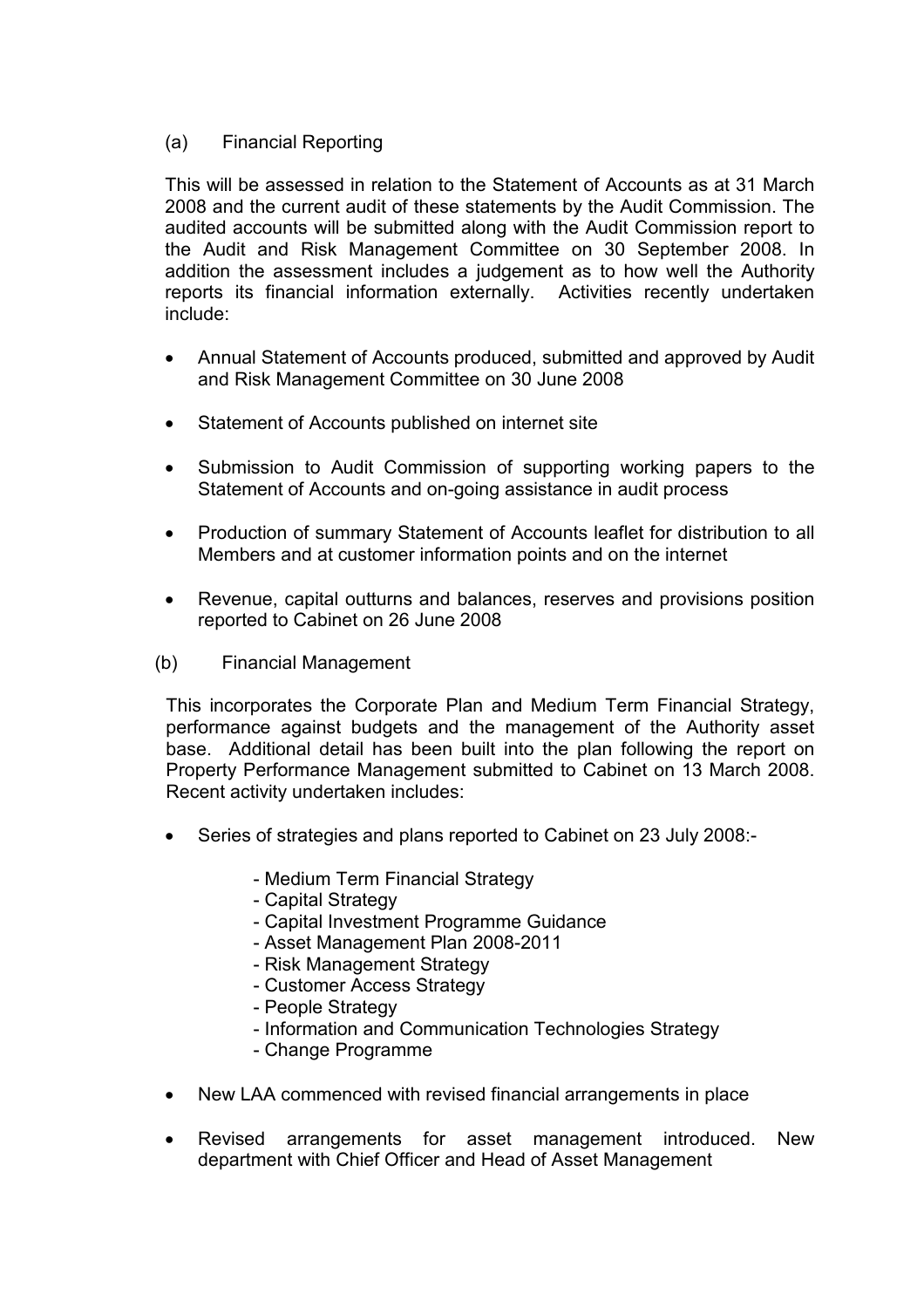- Production of monthly financial monitoring reports to Cabinet Members and committee chairs
- (c) Financial Standing

This relates to the management of spending within resources, the level of balances maintained, and income collection arrangements. Recent activity includes:

- Production of Statement of Accounts and outturn reports (as per financial reporting)
- Continuation of income review as part of the change programme
- (d) Internal Control

The Authority was assessed as performing well (3 star) within this theme in the 2007 assessment. This assessment covers risk management, internal control arrangements and general probity and propriety of systems and processes. Activities recently undertaken include:

- Annual Governance Statement produced, agreed and reported within the annual Statement of Accounts in June 2008
- Revised Corporate Risk Management Strategy completed and reported to Cabinet on 23 July 2008
- Review of Corporate Risk Register undertaken by Corporate Improvement Group
- Risk management training for Members on 24 July 2008.
- Annual review of constitution approved by Cabinet on 9 July 2008
- Internal Audit Annual Report submitted to Audit and Risk Management Committee on 30 June 2008
- (e) Value For Money (VFM)

The assessment of this theme is based on whether the Authority is judged to provide good value for money for its population and whether it actively manages and improves value for money within its activities. Recent activity includes:

- Analysis and report to Cabinet on 23 July 2008 on the 2007/08 Audit Commission Value For Money Profiles.
- Revised Customer Access Strategy to Cabinet on 23 July 2008
- Report to Cabinet on 23 July 2008 on progress against the Change Programme agreed by Cabinet on 7 February 2008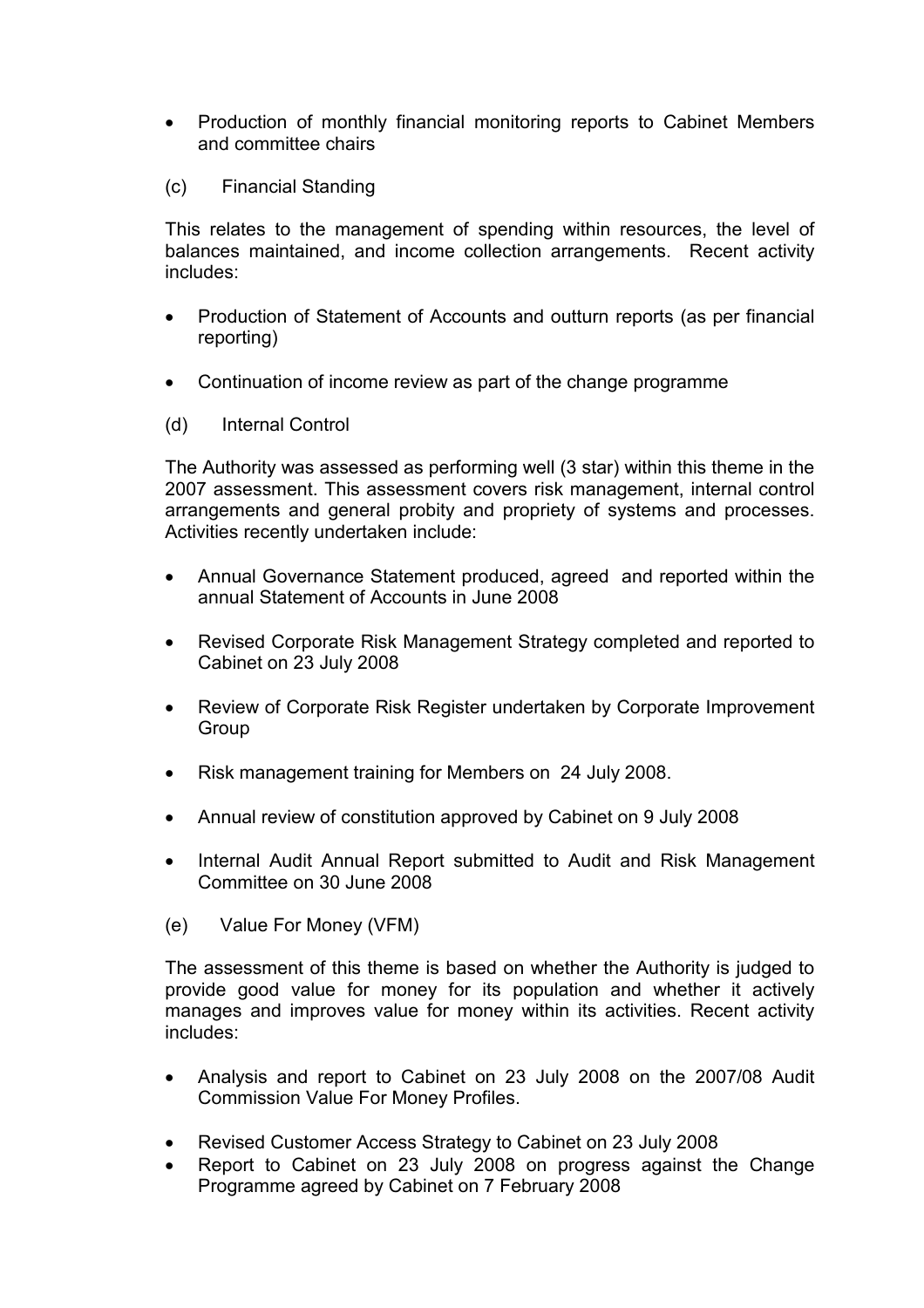- Submission of 2007/08 Annual Efficiency Statement
- Report on Strategic Asset Review to Cabinet on 9 July 2008 and establishment of geographical asset review teams

### 4. FORTHCOMING ACTIVITY

- 4.1 A series of activities are scheduled to be undertaken over the next quarter and are included within the updated action plan included within Appendix A. Guidance is expected to be issued by the Audit Commission on the CAA Use of Resources key lines of enquiry in autumn. Once this is produced the existing Use of Resources action plan will be re-written and converted to match the new key lines of enquiry. A summary of the major tasks undertaken against the existing plan format is shown below again broken down across the five CPA key lines of enquiry:
	- a. Financial Reporting
	- Completion of audit of Annual Statement of Accounts and submission of audited accounts to Audit and Risk Management Committee for approval on 30 September 2008
	- Production of Annual Report containing summary financial and performance information
	- Analysis of likely future changes to reporting requirements under International Financial Reporting Standards regime
	- b. Financial Management
	- Quarterly report including update on revenue, capital, performance and risk information to Cabinet on 4 September 2008
	- Production of monthly financial monitoring reports to Cabinet Members and committee chairs
	- Reports on procurement strategy and procurement efficiencies
	- c. Financial Standing
	- Presentation of audited Statement of Accounts and outturn reports (as per financial reporting)
	- Continuation of income review as part of the change programme.
	- d. Internal Control
	- Review of Corporate Risk Register undertaken by Corporate Improvement Group and to be reported to Cabinet.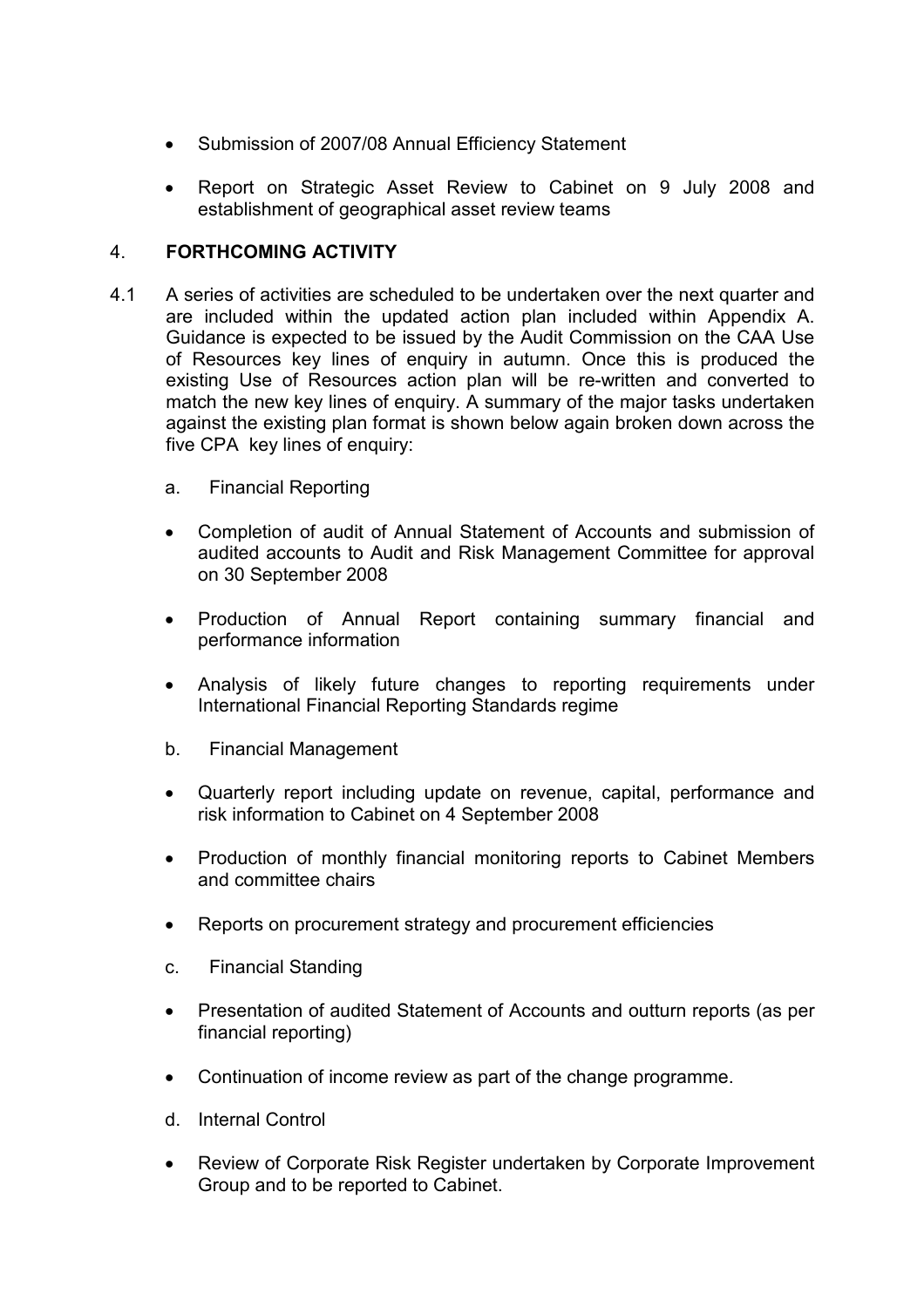- Review of risk management arrangements to ensure they are fit for purpose within the Comprehensive Area Assessment criteria
- Review of partnership register to be completed by 31 October 2008.
- e. Value For Money
- Update to Cabinet on progress on delivering the projected budgets for 2009-2011 on 4 September 2008.
- Further consolidated report to Cabinet on 25 September 2008 on explanations behind any 2007/08 Audit Commission Value For Money Profiles 'high cost' areas.
- Regular reporting to Cabinet on progress against the Change Programme agreed by Cabinet on 7 February 2008
- Report on progress of Strategic Asset Reviews to Cabinet on 25 September 2008.

### 6. FINANCIAL AND STAFFING IMPLICATIONS

6.1 There are no direct financial or staffing implications arising out of this report.

## 7. EQUAL OPPORTUNITIES IMPLICATIONS

7.1 There are none arising directly from this report.

### 8. HUMAN RIGHTS IMPLICATIONS

8.1 There are none arising directly from this report.

# 9. LOCAL AGENDA 21 IMPLICATIONS

9.1 There are none arising directly from this report.

### 10. COMMUNITY SAFETY IMPLICATIONS

10.1 There are none arising directly from this report.

### 11. PLANNING IMPLICATIONS

11.1 There are none arising directly from this report.

### 12. LOCAL MEMBER SUPPORT IMPLICATIONS

12.1 There are no particular implications for any Members or wards arising out of this report.